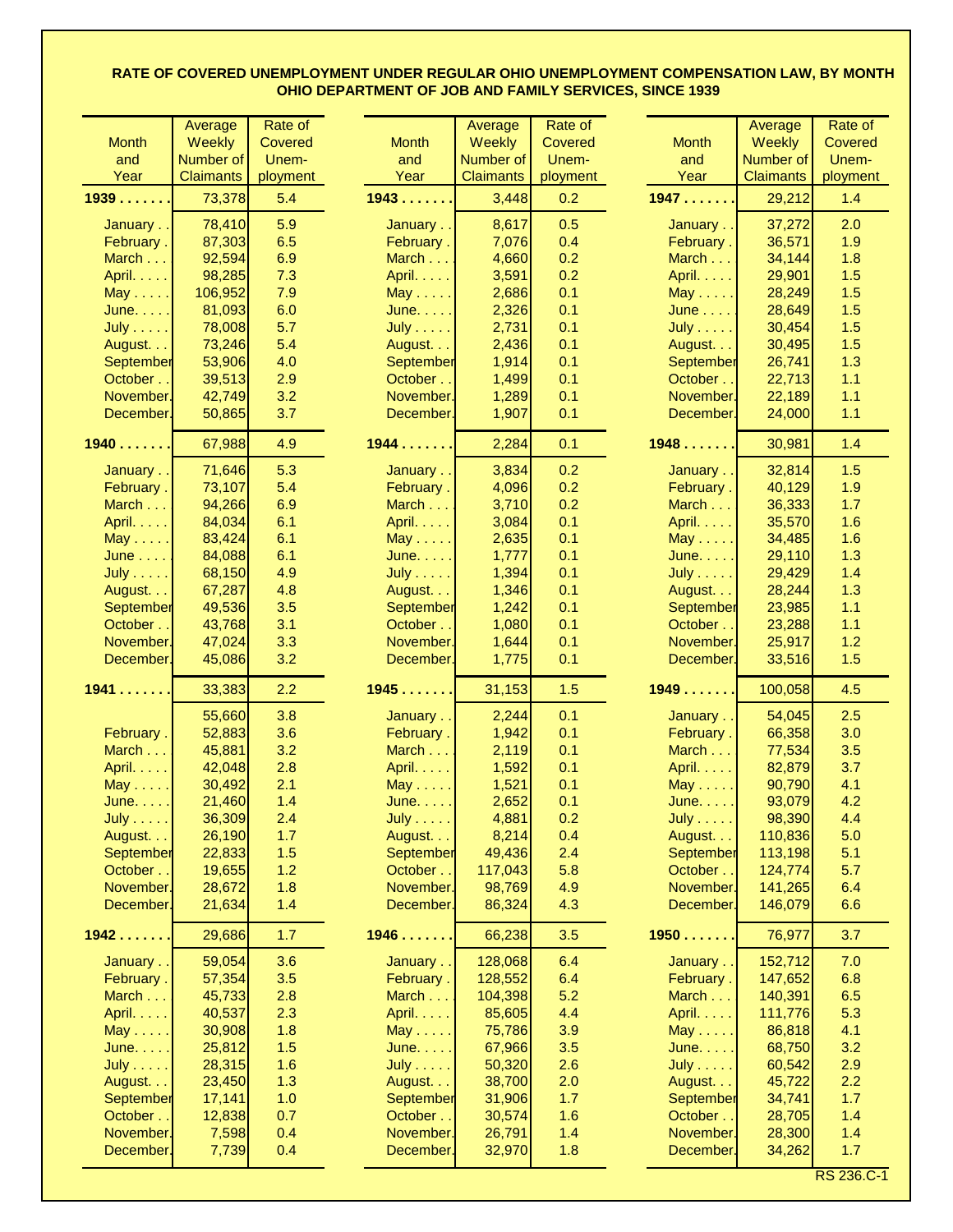|                  |                  |                |                 |                  |            |                  |                  | 2.       |
|------------------|------------------|----------------|-----------------|------------------|------------|------------------|------------------|----------|
|                  | Average          | Rate of        |                 | Average          | Rate of    |                  | Average          | Rate of  |
| <b>Month</b>     | <b>Weekly</b>    | <b>Covered</b> | <b>Month</b>    | <b>Weekly</b>    | Covered    | <b>Month</b>     | <b>Weekly</b>    | Covered  |
| and              | Number of        | Unem-          | and             | Number of        | Unem-      | and              | Number of        | Unem-    |
| Year             | <b>Claimants</b> | ployment       | Year            | <b>Claimants</b> | ployment   | Year             | <b>Claimants</b> | ployment |
| 1951             | 33,197           | 1.5            | 1955            | 50,179           | 2.1        | 1959             | 71,623           | 3.1      |
|                  |                  |                |                 |                  |            |                  |                  |          |
| January          | 41,669           | 2.0            | January         | 94,769           | 3.8        | January          | 116,303          | 4.8      |
| February.        | 41,152           | 2.0            | February.       | 92,275           | 3.7        | February.        | 110,080          | 4.5      |
| March            | 32,377           | 1.6            | March           | 79,151           | 3.2        | March.           | 91,782           | 3.8      |
| April.           | 27,876           | 1.3            | April.          | 60,632           | 2.5        | April.           | 71,484           | 3.0      |
| $May \dots$ .    | 26,995           | 1.3            | $May \ldots$ .  | 45,384           | 1.9        | $May. \ldots$ .  | 54,859           | 2.3      |
| June.            | 27,652           | 1.3            | June.           | 39,106           | 1.6        | June.            | 43,670           | 1.8      |
| $July \dots .$   | 32,404           | 1.5            | <b>July</b>     | 36,450           | 1.5        | July.            | 42,663           | 1.8      |
| August.          | 32,126           | 1.5            | August.         | 33,403           | 1.4        | August.          | 47,602           | 2.1      |
| <b>September</b> | 30,883           | 1.4            | September       | 29,378           | 1.2        | September        | 46,501           | 2.0      |
| October          | 31,640           | 1.4            | October         | 26,075           | 1.1        | October          | 53,665           | 2.3      |
| November.        | 34,841           | 1.6            | November.       | 28,862           | 1.2        | November.        | 90,936           | 3.9      |
| December.        | 39,408           | 1.8            | December.       | 35,926           | 1.5        | December.        | 93,448           | 4.0      |
|                  |                  |                |                 |                  |            |                  |                  |          |
| 1952             | 36,869           | 1.6            | 1956            | 46,838           | 1.9        | 1960             | 112,256          | 4.7      |
|                  |                  | 2.2            |                 | 50,642           |            |                  | 102,213          | 4.3      |
| January          | 49,923<br>48,454 | 2.1            | January         | 61,160           | 2.1<br>2.5 | January          | 104,054          |          |
| February.        |                  |                | February.       |                  |            | February.        |                  | 4.4      |
| March            | 45,285           | 2.0            | March           | 60,538           | 2.5        | March. $\ldots$  | 113,787          | 4.8      |
| April.           | 38,446           | 1.7            | April.          | 51,692           | 2.1        | April.           | 110,190          | 4.6      |
| $May \ldots$ .   | 35,732           | 1.5            | $May \ldots$ .  | 47,225           | 1.9        | $May. \ldots$ .  | 93,546           | 3.9      |
| June.            | 34,994           | 1.5            | June.           | 47,617           | 1.9        | June.            | 90,100           | 3.8      |
| <b>July</b>      | 48,990           | 2.1            | $July \dots .$  | 48,911           | 2.0        | July. $\dots$ .  | 97,826           | 4.1      |
| August.          | 50,086           | 2.1            | August.         | 45,860           | 1.8        | August.          | 108,245          | 4.5      |
| September        | 25,975           | 1.1            | September       | 37,777           | 1.5        | <b>September</b> | 107,065          | 4.4      |
| October          | 19,892           | 0.8            | October         | 30,334           | 1.2        | October          | 109,251          | 4.5      |
| November.        | 20,434           | 0.9            | November.       | 32,958           | 1.3        | November.        | 131,570          | 5.4      |
| December.        | 23,207           | 1.0            | December.       | 46,159           | 1.8        | December.        | 171,745          | 7.1      |
| 1953             | 31,473           | 1.3            | 1957            | 63,013           | 2.5        | 1961             | 138,876          | 5.7      |
|                  |                  |                |                 |                  |            |                  |                  |          |
| January          | 31,919           | 1.3            | January         | 63,831           | 2.5        | January          | 215,564          | 8.8      |
| February.        | 31,132           | 1.3            | February.       | 71,124           | 2.8        | February. .      | 228,084          | 9.4      |
| March            | 28,308           | 1.2            | March           | 68,138           | 2.7        | March.           | 224,440          | 9.2      |
| April.           | 24,926           | 1.1            | April.          | 62,458           | 2.5        | April.           | 198,533          | 8.1      |
| $May \ldots$ .   | 24,838           | 1.0            | $May \ldots.$   | 57,469           | 2.3        | $May. \ldots.$   | 155,605          | 6.4      |
| June.            | 30,600           | 1.3            | June.           | 53,468           | 2.1        | June.            | 121,808          | 5.0      |
| <b>July</b>      | 24,800           | 1.0            | $July \dots$    | 53,956           | 2.1        | July.            | 107,057          | 4.4      |
| August.          | 23,096           | 1.0            | August.         | 49,872           | 2.0        | August.          | 96,138           | 4.0      |
| September        | 24,050           | 1.0            | September       | 51,824           | 2.0        | September        | 81,221           | 3.3      |
| October          | 30,431           | 1.3            | October         | 53,029           | 2.1        | October          | 76,212           | 3.2      |
| November.        | 45,136           | 1.9            | November.       | 69,772           | 2.7        | November.        | 80,994           | 3.4      |
| December.        | 62,339           | 2.6            | December.       | 103,912          | 4.1        | December.        | 98,423           | 4.1      |
| 1954             | 96,304           | 3.8            | 1958            | 157,450          | 6.2        | 1962             | 96,434           | 4.1      |
|                  |                  |                |                 |                  |            |                  |                  |          |
| January          | 92,684           | 3.8            | January         | 151,728          | 5.9        | January          | 126,869          | 5.4      |
| February.        | 108,170          | 4.4            | February.       | 185,867          | 7.3        | February. .      | 131,143          | 5.6      |
| March            | 114,668          | 4.7            | March. $\ldots$ | 208,701          | 8.1        | March.           | 122,902          | 5.2      |
| April.           | 115,970          | 4.6            | April.          | 218,422          | 8.5        | April.           | 99,895           | 4.3      |
| $May \ldots$ .   | 108,427          | 4.3            | $May \dots$     | 216,925          | 8.5        | May.             | 81,987           | 3.5      |
| June.            | 99,554           | 4.0            | June.           | 190,718          | 7.4        | June.            | 76,963           | 3.3      |
| <b>July</b>      | 95,457           | 3.8            | <b>July</b> I   | 171,670          | 6.8        | July.            | 83,557           | 3.6      |
| August.          | 91,974           | 3.7            | August.         | 146,341          | 5.8        | August.          | 83,362           | 3.6      |
| September        | 90,504           | 3.6            | September       | 114,448          | 4.5        | September        | 77,254           | 3.3      |
| October          | 81,066           | 3.2            | October         | 93,672           | 3.8        | October. .       | 77,944           | 3.3      |
| November.        | 76,760           | 3.1            | November.       | 86,110           | 3.5        | November.        | 88,615           | 3.8      |
| December.        | 82,302           | 3.3            | December.       | 97,721           | 3.9        | December.        | 107,095          | 4.6      |
|                  |                  |                |                 |                  |            |                  |                  |          |

RS 236.C-1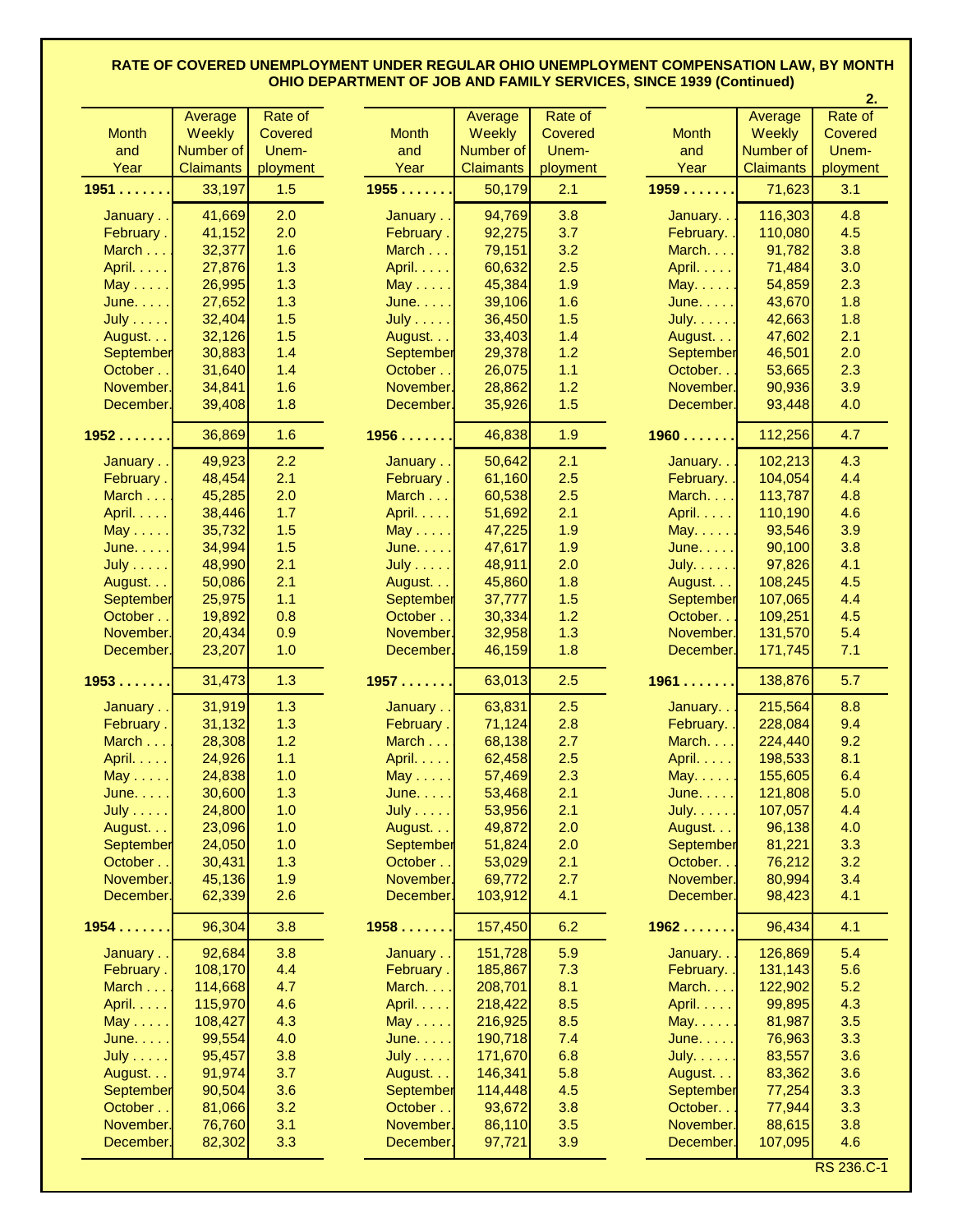|                  |                  |                |               |                  |          |                  |                  | 3.             |
|------------------|------------------|----------------|---------------|------------------|----------|------------------|------------------|----------------|
|                  | Average          | Rate of        |               | Average          | Rate of  |                  | Average          | Rate of        |
| <b>Month</b>     | Weekly           | <b>Covered</b> | <b>Month</b>  | Weekly           | Covered  | <b>Month</b>     | <b>Weekly</b>    | <b>Covered</b> |
| and              | Number of        | Unem-          | and           | Number of        | Unem-    | and              | Number of        | Unem-          |
| Year             | <b>Claimants</b> | ployment       | Year          | <b>Claimants</b> | ployment | Year             | <b>Claimants</b> | ployment       |
| 1963             | 87,067           | 3.7            | 1967          | 44,082           | 1.6      | 1971             | 93,111           | 3.2            |
|                  |                  |                |               |                  |          |                  |                  |                |
| January          | 137,238          | 5.8            | January       | 54,051           | 2.0      | January          | 121,087          | 4.1            |
| February.        | 145,016          | 6.1            | February.     | 55,167           | 2.1      | February.        | 125,208          | 4.2            |
| March            | 132,895          | 5.6            | March         | 61,405           | 2.3      | March I          | 117,513          | 4.0            |
| April.           | 101,341          | 4.3            | April.        | 56,157           | 2.1      | April.           | 100,908          | 3.4            |
| $May \dots$ .    | 77,032           | 3.2            | $May \dots$ . | 46,558           | 1.7      | $May \dots$      | 82,514           | 2.8            |
| June             | 63,598           | 2.7            | June          | 42,652           | 1.6      | June             | 74,089           | 2.5            |
| July             | 60,632           | 2.5            | July          | 42,165           | 1.5      | <b>July</b>      | 79,833           | 2.7            |
| August.          | 63,184           | 2.7            | August        | 46,292           | 1.7      | August           | 91,275           | 3.1            |
| September        | 56,505           | 2.4            | September     | 29,013           | 1.1      | September        | 79,754           | 2.7            |
| October.         | 57,596           | 2.4            | October       | 28,932           | 1.0      | October          | 74,541           | 2.6            |
| November.        | 67,567           | 2.8            | November.     | 31,182           | 1.1      | November.        | 79,402           | 2.7            |
| December.        | 87,453           | 3.7            | December.     | 38,123           | 1.4      | December.        | 94,832           | 3.3            |
|                  |                  |                |               |                  |          |                  |                  |                |
| 1964             | 66,562           | 2.8            | 1968          | 34,838           | 1.3      | 1972             | 66,509           | 2.3            |
| January          | 118,236          | 4.9            | January       | 57,819           | 2.1      | January.         | 110,502          | 3.8            |
| February.        | 113,914          | 4.8            | February.     | 58,199           | 2.1      | February.        | 112,678          | 3.9            |
| March            | 102,339          | 4.3            | March         | 48,659           | 1.8      | March            | 100,065          | 3.5            |
| April.           | 83,388           | 3.5            | April.        | 33,775           | 1.2      | April.           | 82,077           | 2.9            |
| $May \ldots$ .   | 60,903           | 2.5            | May           | 24,340           | 0.9      | $May \ldots$ .   | 63,512           | 2.2            |
| June             | 48,685           | 2.0            | June          | 23,082           | 0.8      | June             | 53,154           | 1.9            |
| <b>July</b>      | 48,062           | 2.0            | July          | 26,537           | 1.0      | July             | 53,624           | 1.9            |
| August           | 48,724           | 2.0            | August        | 32,724           | 1.2      | August           | 47,022           | 1.6            |
| <b>September</b> | 38,824           | 1.6            | September     | 24,577           | 0.9      | September        | 39,077           | 1.4            |
| October.         | 36,011           | 1.5            | October       | 25,680           | 0.9      | October          | 39,036           | 1.3            |
| November.        | 42,810           | 1.8            | November.     | 28,286           | 1.0      | November.        | 41,806           | 1.4            |
| December.        | 58,520           | 2.4            | December.     | 36,032           | 1.3      | December.        | 53,901           | 1.8            |
|                  |                  |                |               |                  |          |                  |                  |                |
| 1965             | 46,626           | 1.9            | 1969          | 31,858           | 1.1      | 1973             | 46,812           | 1.4            |
| January          | 75,785           | 3.1            | January       | 50,202           | 1.8      | January          | 70,034           | 2.3            |
| February.        | 82,148           | 3.4            | February.     | 47,303           | 1.7      | February.        | 70,450           | 2.3            |
| March            | 71,843           | 2.9            | March         | 41,519           | 1.5      | March $\dots$    | 64,070           | 2.1            |
| April.           | 56,234           | 2.3            | April.        | 33,645           | 1.2      | April.           | 53,977           | 1.7            |
| $May \dots$ .    | 37,712           | 1.5            | $May \dots$ . | 23,063           | 0.8      | $May \dots$ .    | 44,567           | 1.4            |
| June             | 30,636           | 1.2            | June          | 21,290           | 0.8      | June             | 37,740           | 1.2            |
| July             | 32,458           | 1.3            | <b>July</b>   | 30,227           | 1.1      | July             | 36,957           | 1.1            |
| August.          | 35,683           | 1.4            | August        | 31,377           | 1.1      | August           | 41,178           | 1.2            |
| <b>September</b> | 29,868           | 1.2            | September     | 18,736           | 0.7      | September        | 31,472           | 0.9            |
| October          | 28,110           | 1.1            | October       | 17,804           | 0.6      | October          | 30,024           | 0.9            |
| November.        | 37,644           | 1.5            | November.     | 25,269           | 0.9      | November.        | 34,505           | 1.0            |
| December.        | 44,506           | 1.8            | December.     | 43,417           | 1.5      | December.        | 48,208           | 1.4            |
|                  |                  |                |               |                  |          |                  |                  |                |
| 1966             | 33,324           | 1.3            | 1970          | 69,811           | 2.4      | 1974             | 81,112           | 2.3            |
| January          | 58,491           | 2.3            | January       | 63,988           | 2.2      | January          | 82,483           | 2.4            |
| February.        | 63,002           | 2.5            | February.     | 70,808           | 2.4      | February.        | 105,198          | 3.1            |
| March            | 50,070           | 2.0            | March         | 72,004           | 2.5      | March            | 102,923          | 3.0            |
| April.           | 32,199           | 1.3            | April.        | 72,262           | 2.5      | April. $\dots$ . | 90,148           | 2.6            |
| $May \dots$      | 23,085           | 0.9            | May           | 75,706           | 2.6      | $May \ldots$     | 73,911           | 2.1            |
| June             | 20,815           | 0.8            | June          | 60,606           | 2.1      | June             | 64,043           | 1.8            |
| July             | 28,560           | 1.1            | July          | 59,868           | 2.0      | <b>July</b>      | 64,102           | 1.8            |
| August.          | 31,911           | 1.2            | August        | 59,292           | 2.0      | August           | 59,049           | 1.7            |
| September        | 17,747           | 0.7            | September     | 50,390           | 1.7      | September        | 51,814           | 1.5            |
| October          | 15,912           | 0.6            | October       | 66,902           | 2.2      | October          | 57,542           | 1.6            |
| November.        | 21,586           | 0.8            | November.     | 88,374           | 3.0      | November.        | 81,595           | 2.3            |
|                  |                  |                |               |                  |          | December.        |                  |                |
| December.        | 35,505           | 1.4            | December.     | 100,878          | 3.4      |                  | 144,747          | 4.0            |

RS 236.C-1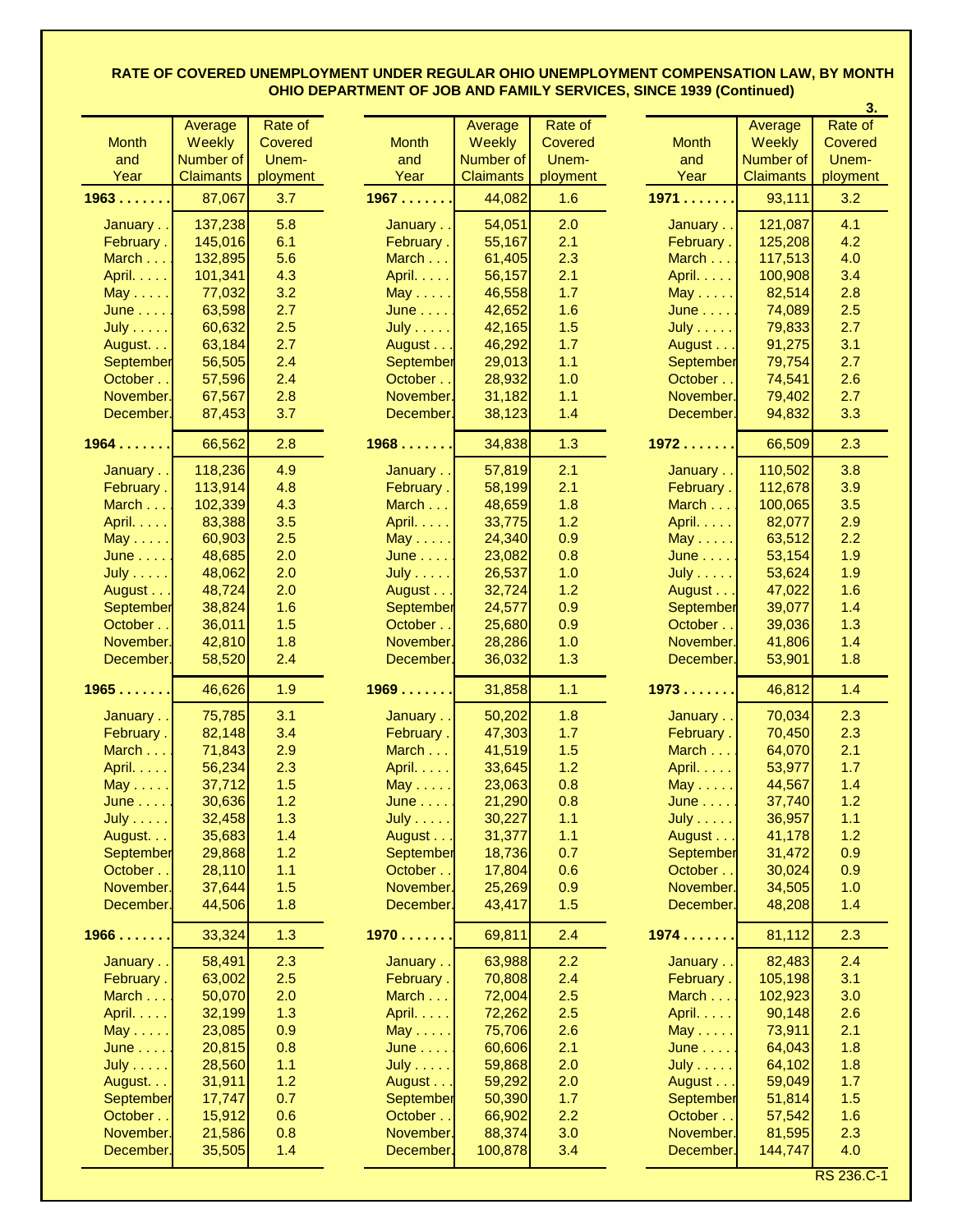|               |                  |                |                  |                  |          |                  |                  | 4.             |
|---------------|------------------|----------------|------------------|------------------|----------|------------------|------------------|----------------|
|               | Average          | Rate of        |                  | Average          | Rate of  |                  | Average          | Rate of        |
| <b>Month</b>  | <b>Weekly</b>    | <b>Covered</b> | <b>Month</b>     | <b>Weekly</b>    | Covered  | <b>Month</b>     | <b>Weekly</b>    | <b>Covered</b> |
| and           | Number of        | Unem-          | and              | Number of        | Unem-    | and              | Number of        | Unem-          |
| Year          | <b>Claimants</b> | ployment       | Year             | <b>Claimants</b> | ployment | Year             | <b>Claimants</b> | ployment       |
| 1975          | 188,834          | 4.9            | 1979             | 115,763          | 2.8      | 1983             | 168,501          | 4.3            |
|               |                  |                |                  |                  |          |                  |                  |                |
| January       | 211,197          | 5.7            | January          | 133,834          | 3.3      | January          | 283,393          | 7.1            |
| February.     | 247,392          | 6.7            | February.        | 138,008          | 3.4      | February. .      | 257,336          | 6.5            |
| March         | 262,343          | 7.1            | March            | 126,038          | 3.1      | March.           | 235,753          | 5.9            |
| April.        | 251,708          | 6.7            | April.           | 116,902          | 2.9      | April.           | 205,680          | 5.2            |
| $May \dots$ . | 218,320          | 5.8            | $May \dots$ .    | 96,389           | 2.4      | May.             | 169,613          | 4.3            |
| June          | 196,371          | 5.2            | June             | 89,110           | 2.2      | June.            | 152,111          | 3.9            |
| <b>July</b>   | 189,731          | 4.9            | $July \dots .$   | 97,464           | 2.4      | July. $\ldots$ . | 138,018          | 3.6            |
| August        | 164,022          | 4.3            | August           | 112,709          | 2.7      | August.          | 126,521          | 3.3            |
| September     | 135,702          | 3.5            | September        | 101,563          | 2.5      | September        | 111,056          | 2.9            |
| October       | 125,128          | 3.3            | October          | 100,087          | 2.4      | October          | 104,278          | 2.7            |
| November.     | 124,796          | 3.2            | November.        | 114,750          | 2.7      | November.        | 108,100          | 2.8            |
| December.     | 135,758          | 3.5            | December.        | 159,105          | 3.8      | December.        | 126,350          | 3.3            |
|               |                  |                |                  |                  |          |                  |                  |                |
| 1976          | 113,842          | 3.1            | 1980             | 206,463          | 4.9      | 1984             | 116,177          | 3.0            |
| January       | 161,776          | 4.3            | January          | 205,297          | 4.9      | January          | 157,098          | 4.1            |
| February.     | 157,059          | 4.2            | February.        | 210,510          | 5.0      | February.        | 154,004          | 4.0            |
| March         | 139,549          | 3.7            | March            | 198,400          | 4.7      | March.           | 143,913          | 3.8            |
| April.        | 120,864          | 3.2            | April.           | 193,239          | 4.6      | April.           | 124,719          | 3.3            |
| $May \dots$ . | 104,310          | 2.8            | $May \ldots$ .   | 211,913          | 5.0      | May.             | 106,748          | 2.8            |
| June          | 95,278           | 2.5            | June             | 234,712          | 5.6      | June.            | 98,426           | 2.6            |
| <b>July</b>   | 97,408           | 2.6            | $July \dots .$   | 243,310          | 5.8      | July. $\ldots$ . | 100, 140         | 2.6            |
| August        | 92,435           | 2.5            | August           | 232,775          | 5.5      | August.          | 96,736           | 2.5            |
| September     | 82,067           | 2.2            | <b>September</b> | 206,054          | 4.9      | <b>September</b> | 91,270           | 2.4            |
| October       | 87,566           | 2.4            | October          | 184,115          | 4.4      | October          | 91,357           | 2.3            |
|               |                  |                |                  |                  |          |                  |                  |                |
| November.     | 103,608          | 2.8            | November.        | 173,670          | 4.1      | November.        | 104,146          | 2.7            |
| December.     | 125,266          | 3.4            | December.        | 185,840          | 4.4      | December.        | 126,678          | 3.2            |
| 1977          | 103,088          | 2.7            | 1981             | 168,123          | 4.1      | 1985             | 121,678          | 3.0            |
| January       | 162,100          | 4.3            | January          | 227,058          | 5.4      | January          | 164,654          | 4.2            |
| February.     | 185,185          | 5.0            | February.        | 217,840          | 5.2      | February. .      | 164,652          | 4.2            |
| March         | 140,396          | 3.8            | March $\dots$    | 196,814          | 4.7      | March. $\ldots$  | 153,221          | 3.9            |
| April.        | 105,439          | 2.8            | April.           | 169,386          | 4.1      | April.           | 128,967          | 3.2            |
| $May \dots$ . | 85,314           | 2.3            | $May \ldots$ .   | 150,901          | 3.6      | $May. \ldots.$   | 108,582          | 2.7            |
| June          | 77,260           | 2.1            | $June \ldots$ .  | 137,312          | 3.3      | June.            | 103,496          | 2.6            |
| <b>July</b>   | 76,873           | 2.0            | July             | 134,439          | 3.3      | July.            | 106,967          | 2.6            |
| August        | 77,494           | 2.1            | August           | 134,897          | 3.3      | August           | 105,357          | 2.6            |
| September     | 67,916           | 1.8            | <b>September</b> | 127,298          | 3.1      | September        | 97,235           | 2.4            |
| October       | 69,681           | 1.8            | October          | 138,023          | 3.4      | October          | 96,356           | 2.4            |
| November.     | 79,388           | 2.1            | November.        | 170,349          | 4.2      | November.        | 107,799          | 2.6            |
| December.     | 108,275          | 2.9            | December.        | 218,556          | 5.3      | December.        | 127,056          | 3.1            |
|               |                  |                |                  |                  |          |                  |                  |                |
| 1978          | 87,930           | 2.3            | 1982             | 237,272          | 5.8      | $1986$           | 117,484          | 2.8            |
| January       | 139,326          | 3.7            | January          | 278,785          | 6.8      | January          | 160,900          | 3.9            |
| February.     | 144,584          | 3.8            | February.        | 280,998          | 6.9      | February. .      | 157,245          | 3.8            |
| March         | 135,421          | 3.5            | March            | 272,662          | 6.7      | March.           | 149,729          | 3.6            |
| April.        | 100,691          | 2.6            | April.           | 254,558          | 6.2      | April.           | 126,978          | 3.1            |
| $May \dots$   | 74,425           | 1.9            | $May \ldots$     | 228,662          | 5.6      | $May. \ldots.$   | 108,059          | 2.6            |
| June          | 66,362           | 1.7            | June.            | 214,805          | 5.3      | June.            | 101,165          | 2.4            |
| July          | 67,539           | 1.7            | July             | 211,441          | 5.2      | July.            | 102,665          | 2.5            |
| August        | 66,146           | 1.7            | August           | 208,066          | 5.1      | August.          | 104,764          | 2.5            |
| September     | 58,531           | 1.5            | September        | 208,280          | 5.1      | September        | 92,434           | 2.2            |
| October       | 58,577           | 1.5            | October          | 212,648          | 5.3      | October          | 94,674           | 2.3            |
| November.     | 64,694           | 1.6            | November.        | 229,982          | 5.7      | November.        | 96,938           | 2.3            |
| December.     | 88,081           | 2.2            | December.        | 250,760          | 6.2      | December.        | 116,865          | 2.8            |
|               |                  |                |                  |                  |          |                  |                  |                |

RS 236.C-1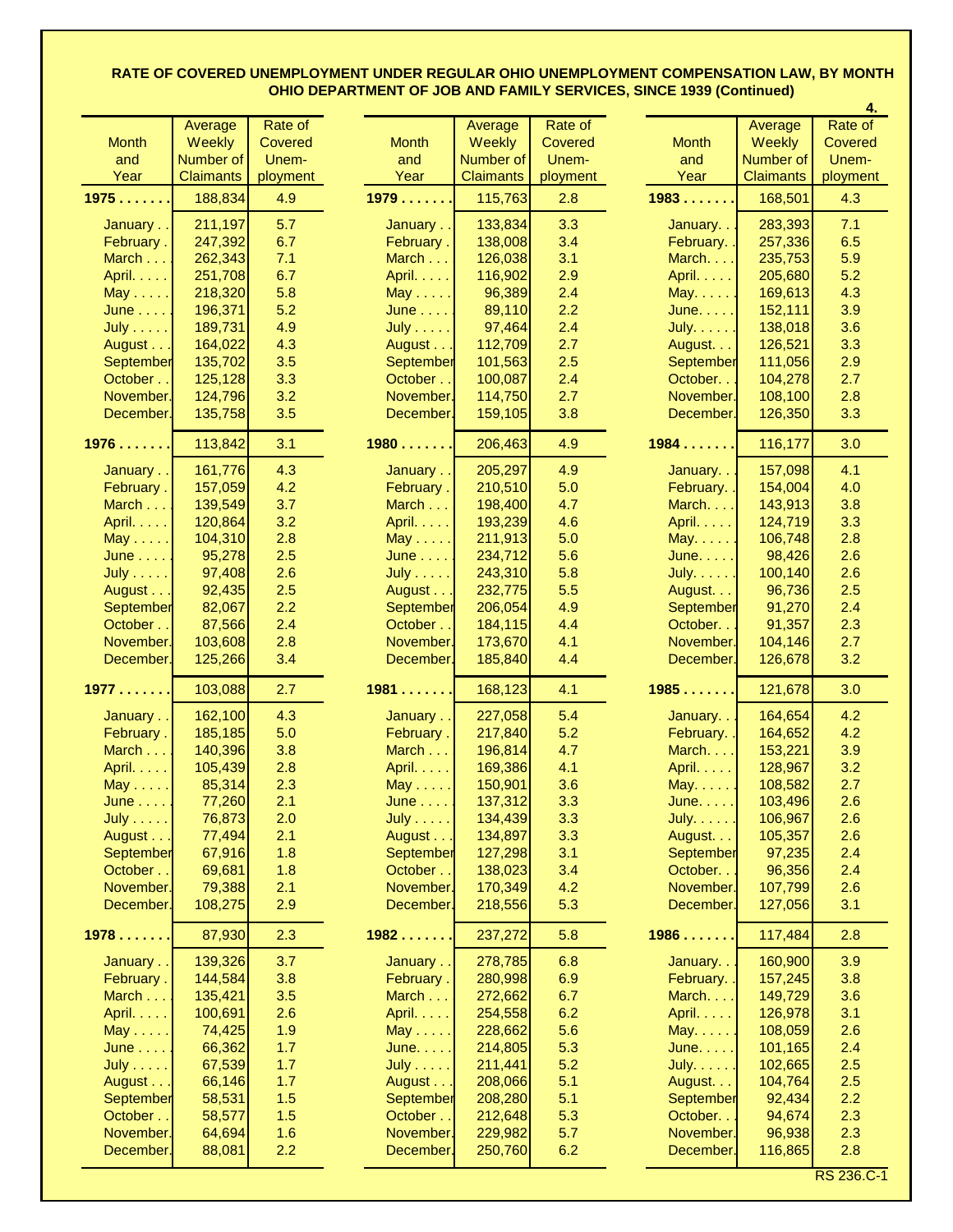|                |                  |          |                  |                  |          |                  |                  | 5.         |
|----------------|------------------|----------|------------------|------------------|----------|------------------|------------------|------------|
|                | Average          | Rate of  |                  | Average          | Rate of  |                  | Average          | Rate of    |
| <b>Month</b>   | <b>Weekly</b>    | Covered  | <b>Month</b>     | <b>Weekly</b>    | Covered  | <b>Month</b>     | <b>Weekly</b>    | Covered    |
| and            | Number of        | Unem-    | and              | Number of        | Unem-    | and              | Number of        | Unem-      |
| Year           | <b>Claimants</b> | ployment | Year             | <b>Claimants</b> | ployment | Year             | <b>Claimants</b> | ployment   |
| 1987           | 103,201          | 2.4      | 1991             | 131,066          | 2.8      | 1995             | 80,763           | 1.7        |
|                |                  |          |                  |                  |          |                  |                  |            |
| January        | 149,896          | 3.6      | January          | 167,802          | 3.6      | January          | 113,808          | 2.4        |
| February.      | 145,725          | 3.5      | February.        | 178,169          | 3.8      | February.        | 114,632          | 2.4        |
| March          | 136,208          | 3.2      | March $\dots$    | 179,220          | 3.9      | March            | 104,389          | 2.2        |
| April.         | 117,813          | 2.8      | April. $\ldots$  | 150,320          | 3.2      | April.           | 83,532           | 1.7        |
| $May \ldots$ . | 96,227           | 2.3      | $May \ldots$ .   | 129,194          | 2.8      | $May \ldots$ .   | 70,195           | 1.4        |
| June.          | 88,426           | 2.1      | June.            | 113,903          | 2.4      | June.            | 69,358           | 1.4        |
| <b>July</b>    | 93,084           | 2.2      | <b>July</b>      | 113,478          | 2.4      | <b>July</b>      | 75,562           | 1.5        |
| August         | 89,491           | 2.1      | August           | 108,756          | 2.3      | August.          | 68,360           | 1.4        |
| September      | 74,932           | 1.8      | <b>September</b> | 96,096           | 2.1      | September        | 59,795           | 1.2        |
| October        | 73,510           | 1.7      | October          | 94,115           | 2.0      | October          | 60,595           | 1.2        |
| November.      | 78,953           | 1.8      | November.        | 107,131          | 2.3      | November.        | 67,426           | 1.4        |
| December.      | 95,067           | 2.2      | December.        | 138,418          | 3.0      | December.        | 86,039           | 1.7        |
|                |                  |          |                  |                  |          |                  |                  |            |
| 1988           | 90,016           | 2.1      | 1992             | 126,698          | 2.7      | 1996             | 83,582           | 1.7        |
| January        | 132,314          | 3.1      | January          | 176,852          | 3.8      | January          | 123,094          | 2.5        |
| February.      | 135,868          | 3.2      | February.        | 173,429          | 3.7      | February.        | 124,992          | 2.5        |
| March          | 126,378          | 2.9      | March            | 161,674          | 3.5      | March            | 120,383          | 2.4        |
| April.         | 101,491          | 2.3      | April.           | 145,901          | 3.2      | April.           | 95,133           | 1.9        |
| $May \dots$    | 81,150           | 1.9      | $May \dots$ .    | 134,722          | 2.9      | $May \dots$ .    | 76,375           | 1.5        |
| June.          | 75,512           | 1.7      | June             | 112,832          | 2.4      | June.            | 70,663           | 1.4        |
| July           | 74,662           | 1.7      | $July \dots .$   | 112,302          | 2.4      | July             | 74,507           | 1.5        |
| August.        | 73,328           | 1.7      | August           | 118,681          | 2.6      | August.          | 64,196           | 1.3        |
| September      | 64,414           | 1.5      | <b>September</b> | 95,648           | 2.1      | <b>September</b> | 55,172           | $1.1$      |
| October        | 61,116           | 1.4      | October          | 87,570           | 1.9      | October          | 53,940           | 1.1        |
| November.      | 67,968           | 1.5      | November.        | 93,125           | 2.0      | November.        | 67,197           | 1.3        |
| December.      | 84,895           | 1.9      | December.        | 105,734          | 2.3      | December.        | 80,310           | 1.6        |
|                |                  |          |                  |                  |          |                  |                  |            |
| 1989           | 86,014           | 1.9      | 1993             | 96,599           | 2.1      | 1997             | 75,204           | 1.5        |
| January        | 113,358          | 2.6      | January          | 130,337          | 2.8      | January          | 112,151          | 2.2        |
| February.      | 115,892          | 2.6      | February.        | 124,552          | 2.7      | February.        | 113,607          | 2.2        |
| March          | 111,712          | 2.5      | March            | 121,552          | 2.6      | March            | 105,033          | 2.1        |
| April.         | 91,514           | 2.0      | April. $\ldots$  | 108,856          | 2.4      | April.           | 84,352           | 1.7        |
| $May \ldots$ . | 75,764           | 1.7      | $May \ldots$ .   | 92,627           | 2.0      | $May \dots$      | 67,344           | 1.3        |
| June.          | 71,428           | 1.6      | June.            | 87,404           | 1.9      | June.            | 64,915           | 1.3        |
| <b>July</b>    | 76,168           | 1.7      | $July \dots$     | 92,480           | 2.0      | July             | 72,081           | 1.4        |
| August         | 72,760           | 1.6      | August.          | 84,495           | 1.8      | August           | 59,835           | 1.2        |
| September      | 65,735           | 1.5      | September        | 75,467           | 1.6      | September        | 51,769           | 1.0        |
| October        | 67,514           | 1.5      | October          | 70,680           | 1.5      | October          | 49,494           | 1.0        |
| November.      | 74,713           | 1.6      | November.        | 78,922           | 1.7      | November.        | 55,691           | 1.1        |
| December.      | 98,619           | 2.2      | December.        | 91,877           | 2.0      | December.        | 69,408           | 1.4        |
|                |                  |          |                  |                  |          |                  |                  |            |
| 1990           | 98,140           | 2.1      | 1994             | 87,716           | 1.9      | 1998             | 71,759           | 1.4        |
| January        | 141,989          | 3.1      | January          | 124,538          | 2.7      | January          | 100,511          | 2.0        |
| February.      | 139,243          | 3.1      | February.        | 131,990          | 2.8      | February.        | 95,874           | 1.9        |
| March          | 118,711          | 2.6      | March            | 120,744          | 2.6      | March            | 88,591           | 1.7        |
| April.         | 99,737           | 2.2      | April.           | 100,227          | 2.1      | April.           | 73,774           | 1.4        |
| $May \ldots$ . | 83,033           | 1.8      | $May \dots$ .    | 82,023           | 1.7      | $May \dots$      | 60,272           | 1.2        |
| June.          | 76,198           | 1.7      | June.            | 76,197           | 1.6      | June.            | 59,611           | 1.2        |
| <b>July</b>    | 82,996           | 1.8      | <b>July</b>      | 78,980           | 1.7      | <b>July</b>      | 94,624           | 1.8        |
| August.        | 80,780           | 1.8      | August.          | 73,094           | 1.5      | August.          | 77,337           | 1.5        |
| September      | 71,645           | 1.6      | September        | 65,023           | 1.4      | September        | 49,532           | 1.0        |
| October.       | 75,216           | 1.6      | October.         | 57,721           | 1.2      | October          | 45,439           | 0.9        |
| November.      | 88,898           | 1.9      | November.        | 61,707           | 1.3      | November.        | 52,700           | 1.0        |
| December.      | 120,592          | 2.6      | December.        | 79,705           | 1.7      | December.        | 63,708           | 1.2        |
|                |                  |          |                  |                  |          |                  |                  |            |
|                |                  |          |                  |                  |          |                  |                  | RS 236.C-1 |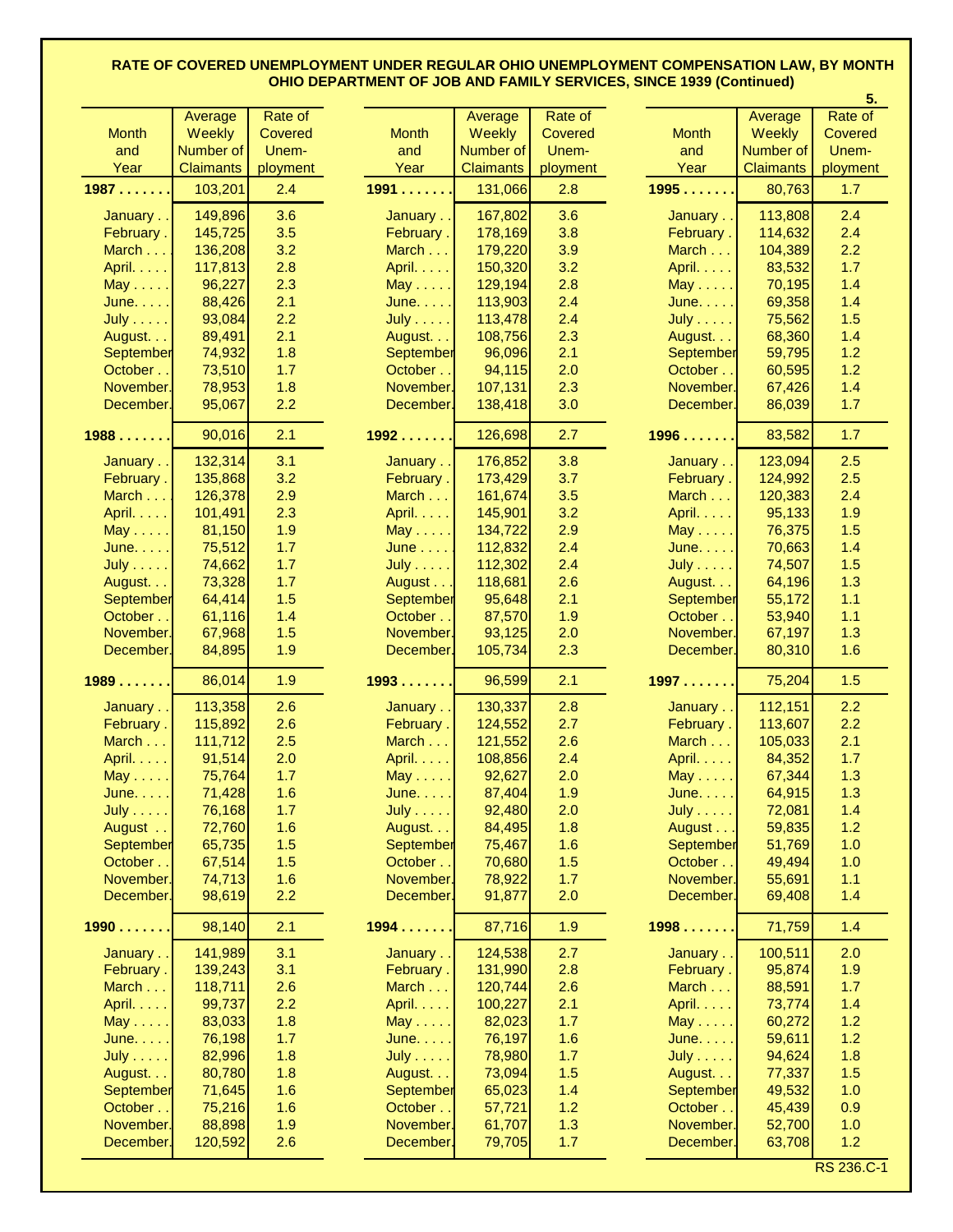|                   |                  |          |                |                  |                |                  |                  | 6.             |
|-------------------|------------------|----------|----------------|------------------|----------------|------------------|------------------|----------------|
|                   | Average          | Rate of  |                | Average          | Rate of        |                  | Average          | Rate of        |
| <b>Month</b>      | Weekly           | Covered  | <b>Month</b>   | <b>Weekly</b>    | <b>Covered</b> | <b>Month</b>     | Weekly           | <b>Covered</b> |
| and               | Number of        | Unem-    | and            | Number of        | Unem-          | and              | Number of        | Unem-          |
| Year              | <b>Claimants</b> | ployment | Year           | <b>Claimants</b> | ployment       | Year             | <b>Claimants</b> | ployment       |
| 1999              | 68,154           | 1.3      | 2003           | 128,530          | 2.4            | 2007             | 98,120           | 1.9            |
| January           | 99,946           | 1.9      | January        | 160,724          | 3.0            | January          | 121,373          | 2.3            |
| February.         | 97,876           | 1.9      | February.      | 163,073          | 3.0            | February.        | 133,013          | 2.5            |
| March I           | 90,368           | 1.7      | March          | 161,172          | 3.0            | March $\dots$    | 111,884          | 2.1            |
| April.            | 74,024           | 1.4      | April.         | 138,657          | 2.6            | April. $\dots$ . | 120,112          | 2.3            |
| $May \ldots$ .    | 60,156           | 1.1      | $May \dots$ .  | 121,004          | 2.3            | $May \dots$ .    | 77,501           | 1.5            |
| June.             | 58,198           | 1.1      | June.          | 119,887          | 2.2            | June.            | 82,608           | 1.6            |
| <b>July</b>       | 63,985           | 1.2      | $July \dots$ . | 130,145          | 2.4            | $July \dots .$   | 101,035          | 1.9            |
| August.           | 57,053           | 1.1      | August         | 114,900          | 2.2            | August.          | 72,603           | 1.4            |
| <b>September</b>  | 50,670           | 1.0      | September      | 105,217          | 2.0            | <b>September</b> | 84,386           | 1.6            |
| October.          | 49,675           | 0.9      | October        | 101,975          | 1.9            | October          | 73,896           | 1.4            |
| November.         | 52,218           | 1.0      | November.      | 105,269          | 2.0            | November.        | 77,240           | 1.5            |
|                   |                  |          |                |                  |                |                  |                  |                |
| December.         | 63,389           | 1.2      | December.      | 123,283          | 2.3            | December.        | 127,487          | 2.4            |
| 2000              | 71,838           | 1.3      | 2004           | 108,709          | 2.0            | 2008             | 126,359          | 2.4            |
| January           | 92,154           | 1.7      | January        | 156,698          | 2.9            | January          | 124,929          | 2.4            |
| February.         | 97,087           | 1.8      | February.      | 156,558          | 2.9            | February.        | 133,079          | 2.5            |
| March I           | 86,350           | 1.6      | March          | 143,737          | 2.7            | March            | 162,849          | 3.1            |
| April.            | 72,254           | 1.3      | April.         | 125,327          | 2.4            | April.           | 115,365          | 2.2            |
| $May \ldots$ .    | 56,406           | $1.1$    | $May \ldots$ . | 103,853          | 2.0            | $May \dots$ .    | 100,227          | 1.9            |
| June.             | 57,018           | 1.1      | June.          | 99,881           | 1.9            | June.            | 120,559          | 2.3            |
| July              | 67,826           | 1.3      | $July \dots$ . | 100,064          | 1.9            | $July \dots$     | 111,132          | 2.1            |
| August            | 62,067           | 1.2      | August         | 94,039           | 1.8            | August           | 115,487          | 2.0            |
| September         | 57,022           | $1.1$    | September      | 77,882           | 1.5            | <b>September</b> | 106,246          | 2.2            |
| October           | 57,168           | $1.1$    | October        | 86,762           | 1.6            | October          | 97,217           | 1.9            |
| November.         | 61,713           | 1.1      | November.      | 85,706           | 1.6            | November.        | 157,915          | 3.0            |
| December.         | 89,974           | 1.7      | December.      | 92,168           | 1.7            | December.        | 175,234          | 3.4            |
|                   |                  |          |                |                  |                |                  |                  |                |
| 2001              | 112,497          | 2.1      | 2005           | 100,554          | 1.9            | 2009             | 228,013          | 4.4            |
| January           | 127,776          | 2.4      | January        | 157,464          | 2.8            | January          | 228,005          | 4.4            |
| February.         | 135,040          | 2.5      | February.      | 131,719          | 2.4            | February.        | 267,889          | 5.1            |
| March . $\vert$ . | 126,397          | 2.3      | March $\dots$  | 117,261          | 2.2            | March $\dots$    | 315,923          | 6.0            |
| April. $\ldots$   | 111,416          | 2.1      | April.         | 103,529          | 1.9            | April.           | 252,469          | 4.8            |
| May $\dots$ .     | 100,547          | 1.9      | $May \dots$    | 101,538          | 1.9            | $May \dots$      | 297,479          | 5.7            |
| June.             | 101,579          | 1.9      | June.          | 82,734           | 1.6            | June.            | 244,062          | 4.7            |
| July ]            | 113,340          | 2.1      | <b>July</b>    | 103,486          | 2.0            | $July \dots .$   | 214,784          | 4.1            |
| August.           | 101,102          | 1.9      | August         | 80,853           | 1.6            | August.          | 243,178          | 4.7            |
| <b>September</b>  | 95,615           | 1.8      | September      | 71,921           | 2.0            | <b>September</b> | 169,718          | 3.3            |
| October           | 97,725           | 1.8      | October        | 86,507           | 1.7            | October          | 157,603          | 3.0            |
| November.         | 107,852          | 2.0      | November.      | 76,941           | 1.5            | November.        | 193,340          | 3.7            |
| December.         | 130,535          | 2.4      | December.      | 97,876           | 1.9            | December.        | 161,234          | 3.1            |
| 2002              | 131,122          | 2.4      | 2006           | 98,242           | 1.9            | 2010             |                  |                |
| January           | 174,048          | 3.2      | January        | 146,159          | 2.8            | January          | 223,204          | 4.3            |
| February.         | 169,658          | 3.1      | February.      | 127,899          | 2.5            | February.        | 193,041          | 3.8            |
| March             | 164,475          | 3.0      | March          | 107,497          | 2.1            | March            | 165,845          | 3.3            |
| April.            | 152,199          | 2.8      | April.         | 118,446          | 2.3            | April.           | 143,969          | 2.8            |
| $May \ldots$ .    | 135,506          | 2.5      | $May \ldots$   | 82,557           | 1.6            | $May \ldots$     | 154,493          | 3.1            |
| June.             | 122,051          | 2.2      | June.          | 77,478           | 1.5            | June.            | 130,975          | 2.6            |
| July              | 122,612          | 2.3      | $July \dots$ . | 105,002          | 2.0            | $July \dots .$   | 138,820          | 2.8            |
| August            | 107,653          | 2.0      | August         | 75,278           | 1.4            | August.          | 137,309          | 2.8            |
| September         | 98,538           | 1.8      | September      | 72,835           | 1.4            | <b>September</b> | 101,270          | 2.1            |
| October           | 98,407           | 1.8      | October.       | 82,664           | 1.6            | October.         | 116,936          | 2.4            |
| November.         | 106,817          | 2.0      | November.      | 75,476           | 1.4            | November.        | 106,400          | 2.2            |
| December.         | 127,368          | 2.4      | December.      | 113,325          | 2.2            | December.        | 119,360          | 2.5            |
|                   |                  |          |                |                  |                |                  |                  |                |

RS 236.C-1